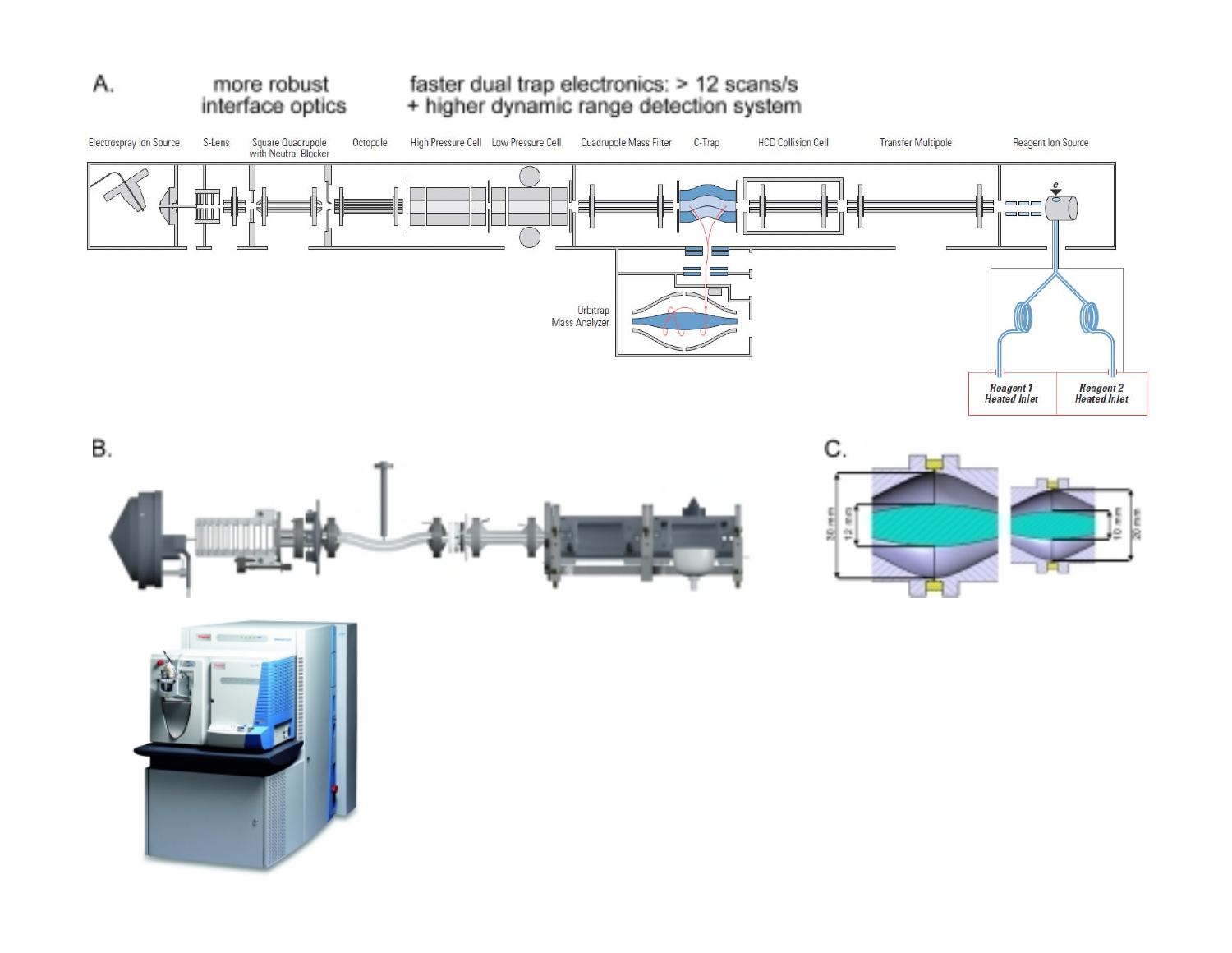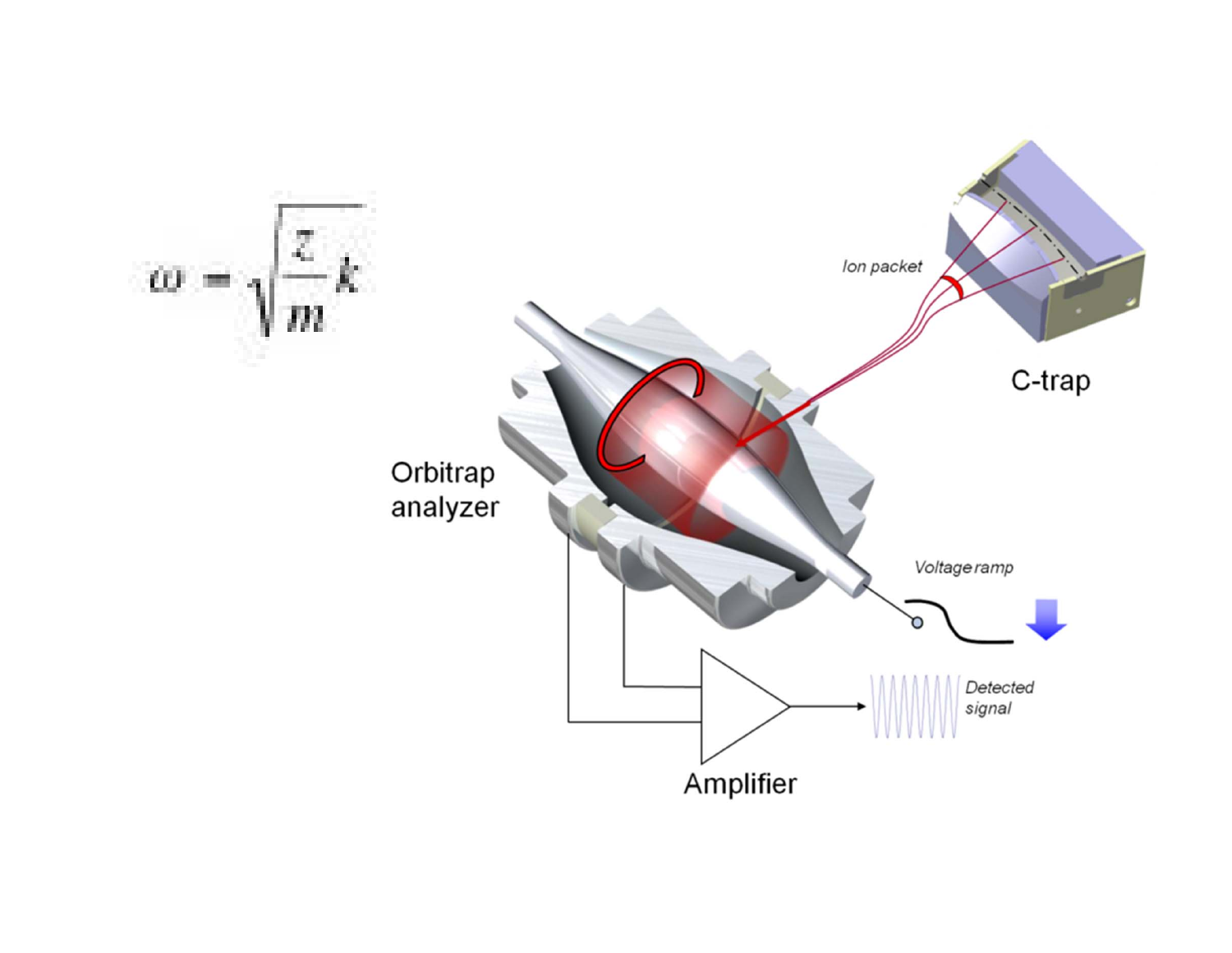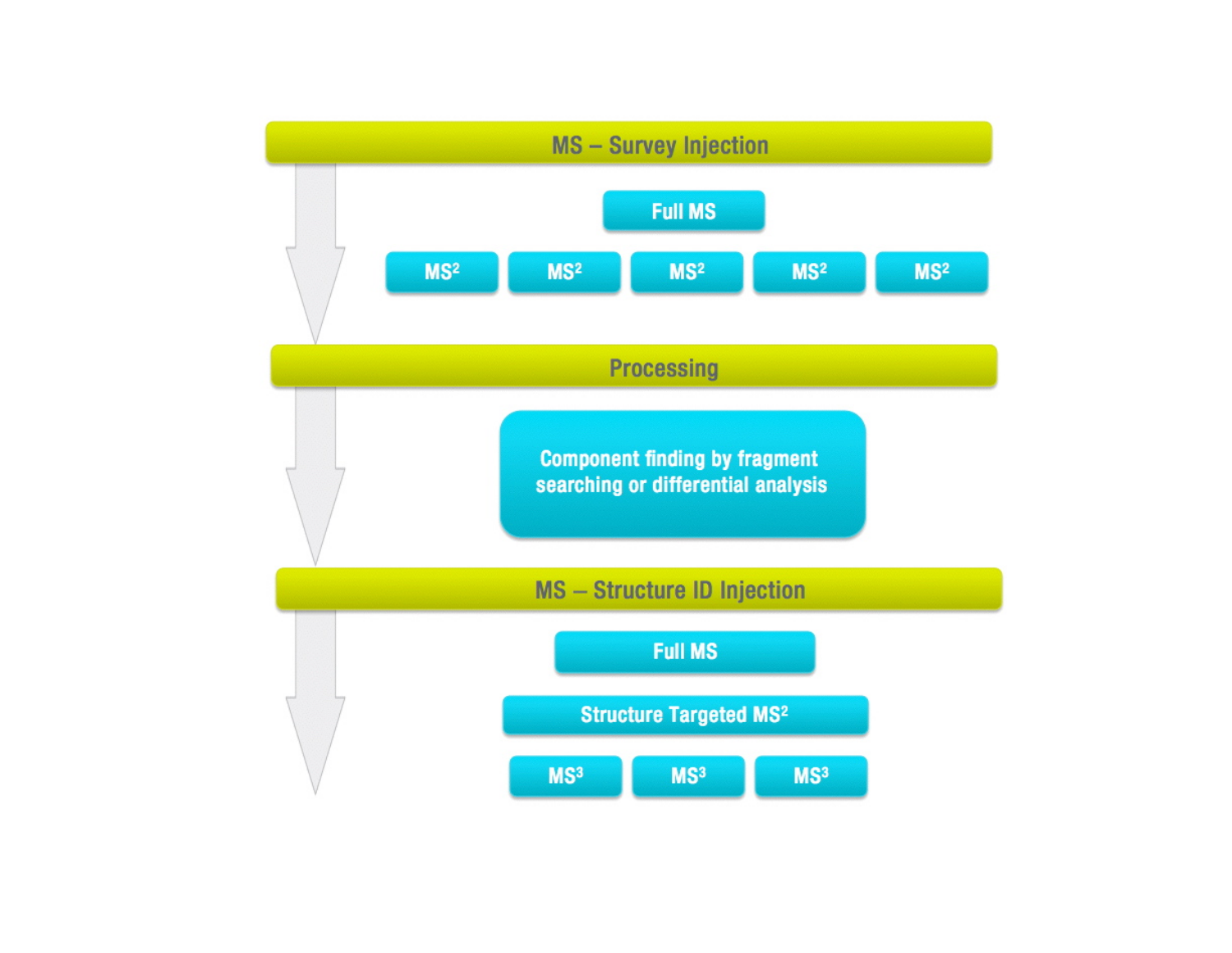## **Mass measurement accuracy depends on resolution**

## High resolution means better mass accuracy

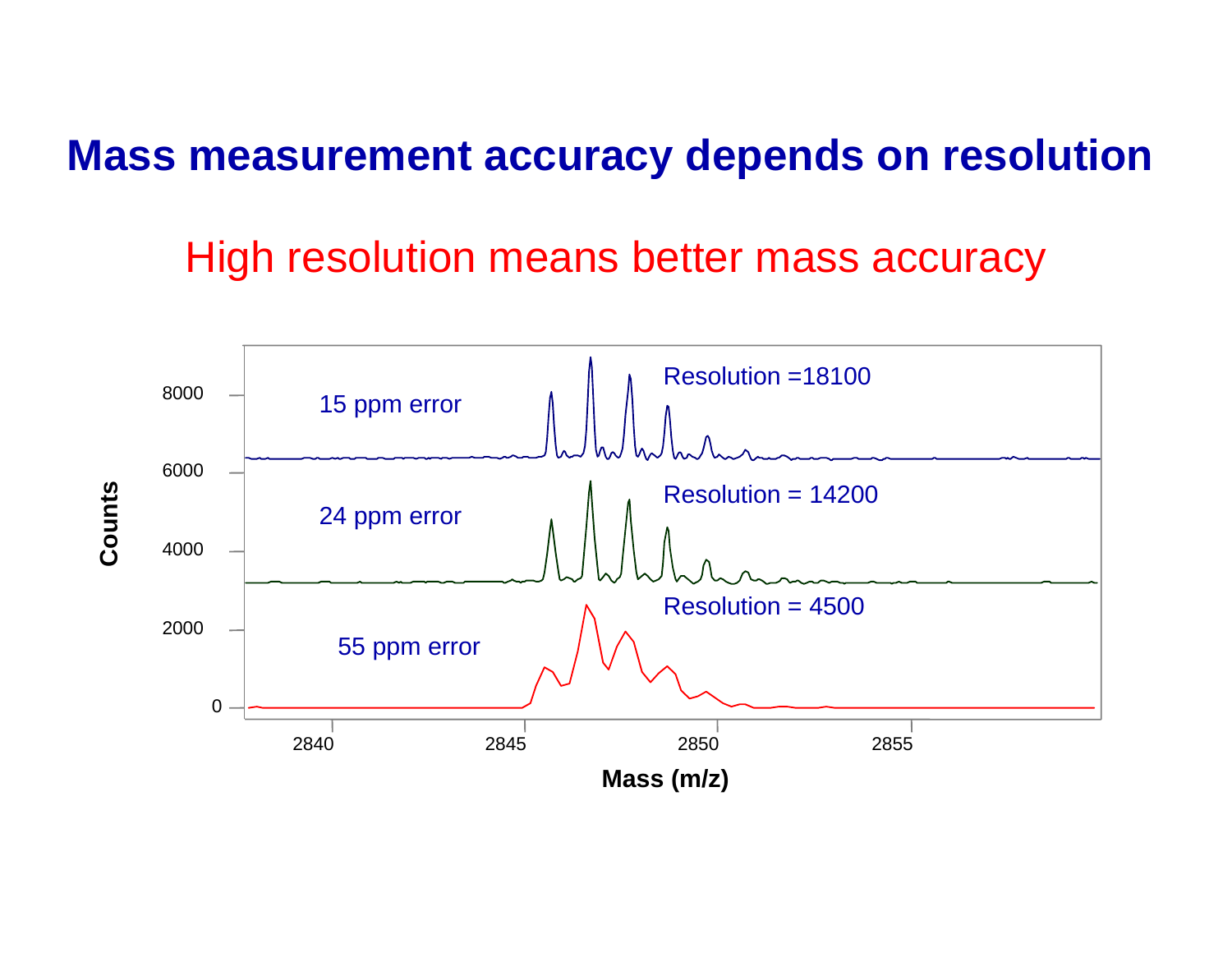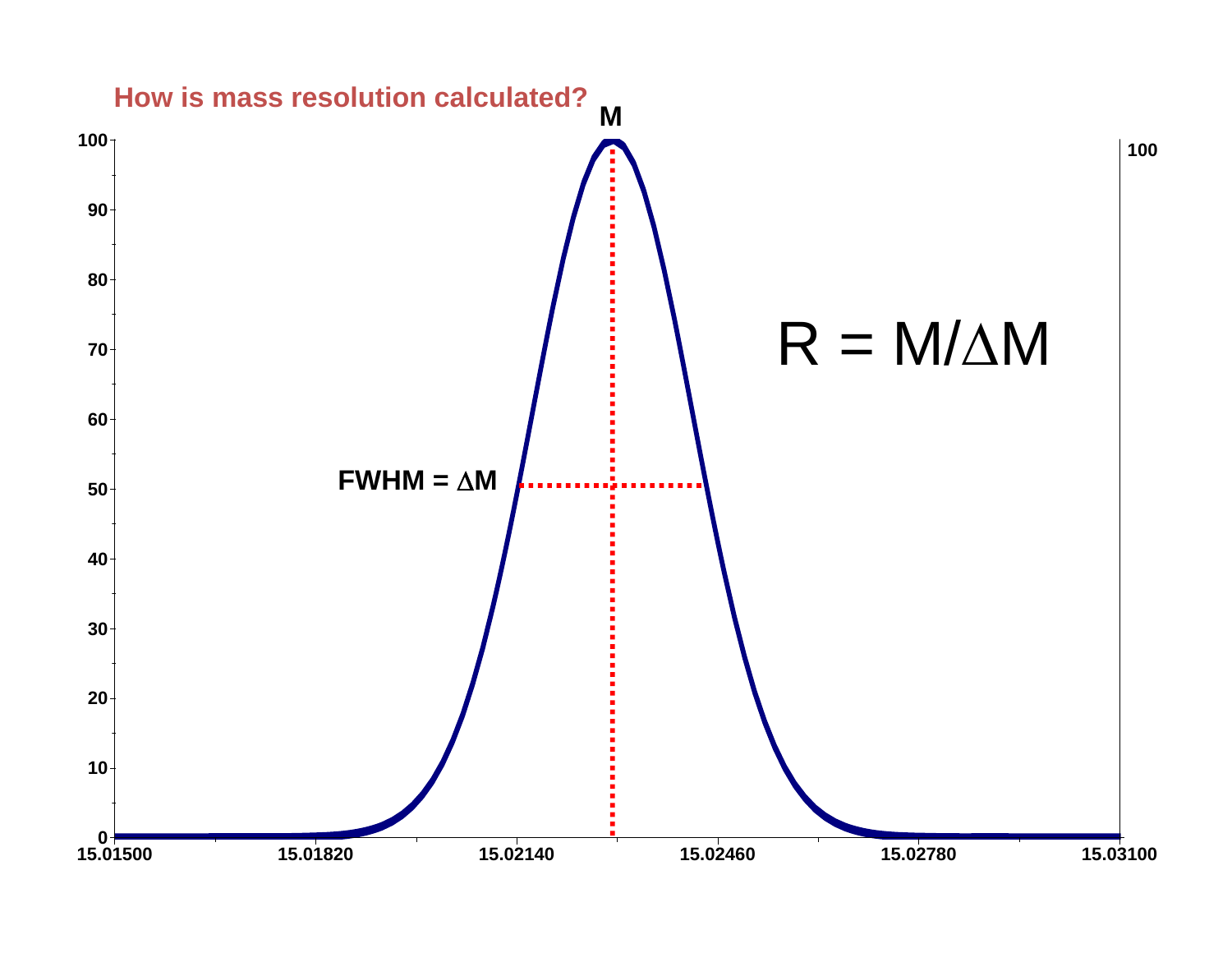